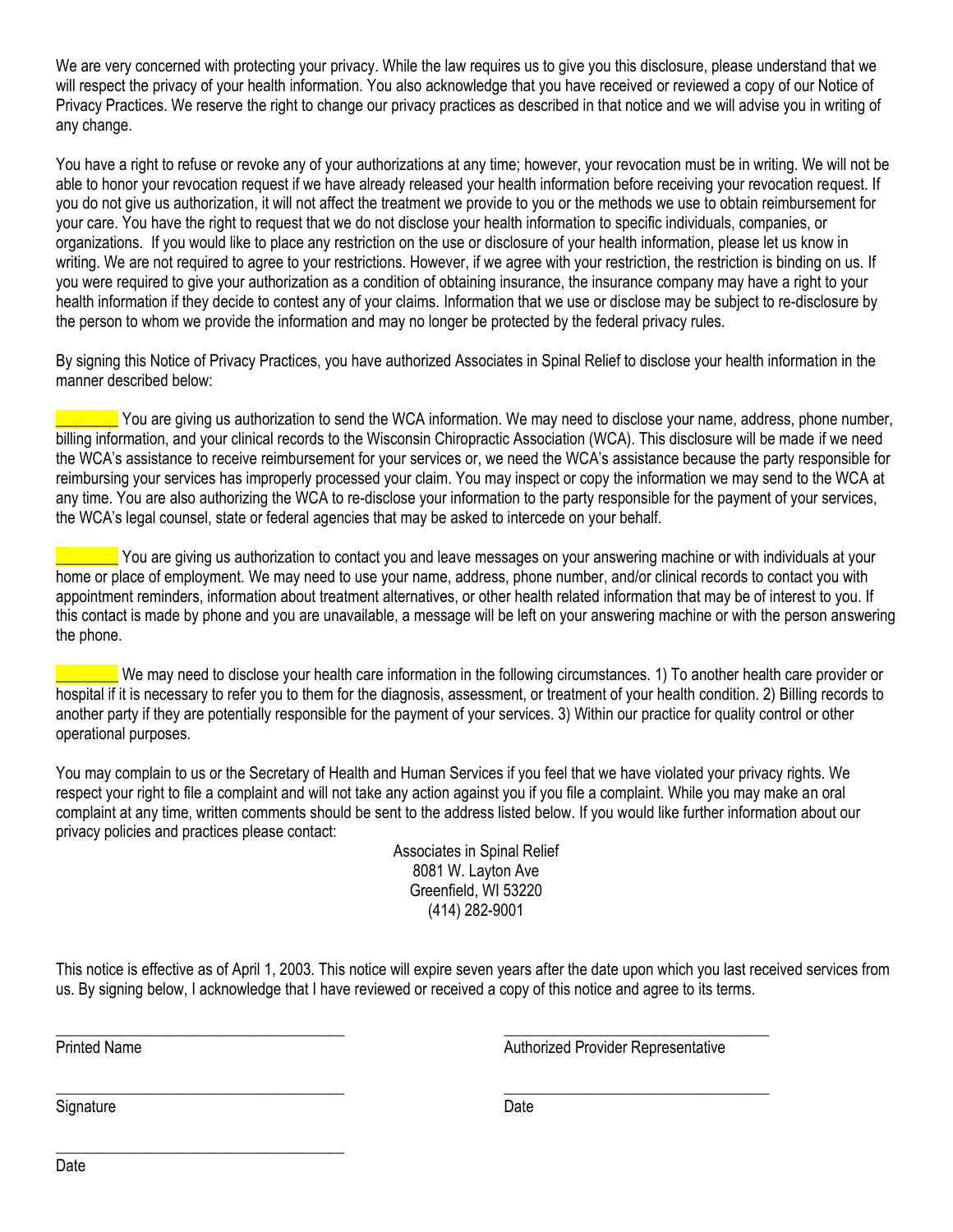## **THIS NOTICE DESCRIBES HOW CHIROPRACTIC AND MEDICAL INFORMATION ABOUT YOU MAY BE USED AND DISCLOSED AND HOW YOU CAN GET ACCESS TO THIS INFORMATION. PLEASE REVIEW IT CAREFULLY.**

Here are some examples of how we might have to use or disclose your health care information:

- 1) Your chiropractor or a staff member may have to disclose your health information including all of your clinical records to another health care provider or a hospital if it is necessary to refer you to them for diagnosis, assessment, or treatment of your health condition.
- 2) Our insurance and billing staff may have to disclose your examination and treatment records and your billing records to another party, such as an insurance carrier, an HMO, a PPO, or your employer if they are potentially responsible for the payment of your services.
- 3) Your chiropractor and member of the staff may need to use your health information, examination and treatment records and your billing records for quality control purposes or for other administrative purposes to efficiently and effectively run his/her practice.
- 4) Your chiropractor and members of the practice staff may need to use your name, address, phone number, and your clinical records to contact you to provide appointment reminders, information about treatment alternatives, or other health related information that may be of interest to you. If you are not at home to receive an appointment reminder, a message will be left on your answering machine.

You have the right to refuse to give us this authorization to contact your to provide appointment reminders, information about treatment alternatives, or other health related information. If you do not give us authorization, it will not affect the treatment we provide to your or the methods we use to obtain reimbursement for your care. You may inspect or copy the information that we use to contact your to provide appointment reminders, information about treatment alternatives, or other health related information at any time.

Under federal law, We are permitted or required to use or disclose your health information without your consent or authorization in the follow circumstances:

- 1) To the extent that we are required to do so by applicable federal or state laws.
- 2) To a public health authority for a wide range of public health activities when the public health authority is authorized to collect or receive your information under state or federal law.
- 3) To an appropriate government authority, if we reasonably believe you are the victim of abuse, neglect, or domestic violence.
- 4) For state and federal health oversight activities of the health care system and government benefit programs.
- 5) In response to a court order or, in response to a subpoena, discovery request, or other lawful purpose.
- 6) To a law enforcement official as required by laws that require us to report certain types of wounds or physical injuries or, to comply with court orders, a grand jury subpoena, or administrative requests authorized by law.
- 7) To an appropriate law enforcement authority if the disclosure is necessary to prevent or lesson a serious and imminent threat to the health or safety of a person or the public.
- 8) To a correctional institution if we provide health care services to you as an inmate.
- If we provide health care services to you in an emergency.
- 10) If we provide care to you that is related to a work place injury to the extent necessary to comply with Wisconsin's worker's compensation laws.

Other than the circumstances described in the preceding examples, any other use or disclosure of your health information will only be made with your written authorization.

You may revoke your authorization to us at any time; however your revocation must be in writing. There are two circumstances under which we will not be able to honor your revocation request:

- 1) If we have already released your health information before we receive your request to revoke your authorization.
- 2) If you were required to give your authorization as a condition of obtaining insurance, the insurance company may have a right to your health information if they decide to contest any of your claims.

If there are health care providers, hospitals, employers, insurers or other individuals or organization to whom you do not want us to disclose your health information, please let us know, in writing, what individuals or organizations to whom you do not want us to disclose your health care information. We are not required to agree to your restrictions. However, if we aggress with your restrictions, the restriction is binding on us. If we do not agree to your restrictions, you may drop your request or you are free to seek care from another health care provider.